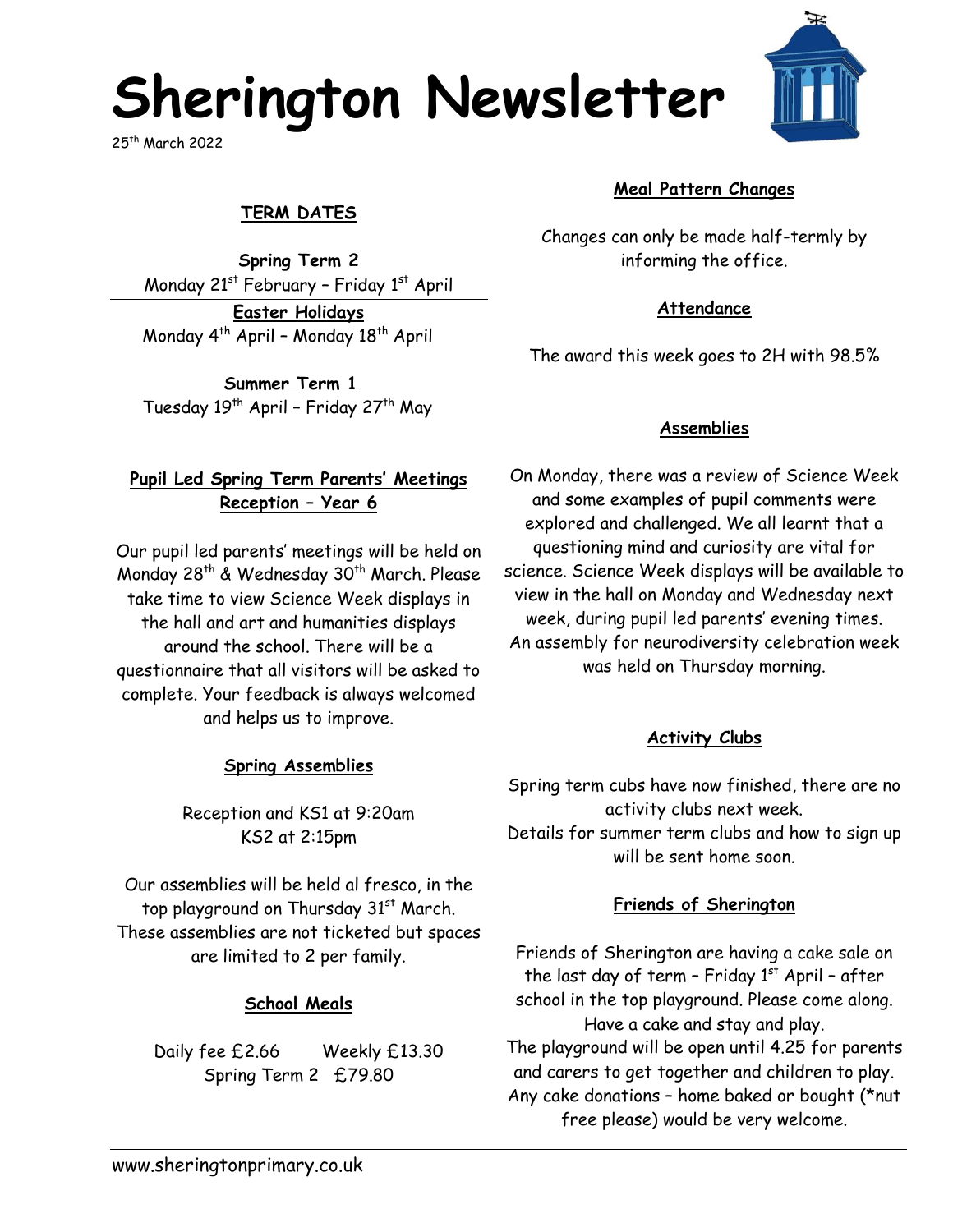# **Sherington Newsletter**

25th March 2022

You can leave donations in the school office in the morning of Friday  $1^{st}$ .

# **Free Easter Holiday Club**

Free, funded places at holiday clubs are available this Easter for children and young people aged 4-16, who are eligible for free school meals.

There are holiday clubs across the borough offering different activity camps, which will all include a healthy lunch every day too.

From football to arts and crafts, there will be a holiday club for every child's interest – and at no cost to eligible families.

There are also specialist SEND clubs taking part.

Contact providers directly to book spaces.

#### [www.royalgreenwich.gov.uk/HolidayFoodAndFu](https://royalgreenwich.us16.list-manage.com/track/click?u=353e66c91ca8d217125ad655c&id=8c3e43e234&e=ab85ed5267) [n](https://royalgreenwich.us16.list-manage.com/track/click?u=353e66c91ca8d217125ad655c&id=8c3e43e234&e=ab85ed5267)

# **Volunteers Needed**

Mrs Cook is seeking volunteers to help tidy and plant in the Linnaeus Gardens on Monday 4<sup>th</sup> April. If you are able to offer a few hours of your time, please let her know by emailing the school office. Please note that we are unable to accommodate children into school on this day.

## **Double Parking**

H

If you are driving to school for drop off or pick up, please ensure that you park in a marked space. Please **do not** double park or block driveways. Double parking is inconsiderate and dangerous to all road users, including our children trying to cross the road safely.

# **COVID**

Should your child test positive with COVID 19 the recommendations are:

- Isolation for up to 10 days or whilst infectious
- A Lateral Flow Test can be taken on day 5 after symptoms started or a confirmed result (whichever is earlier).
- If this is negative and a test 24 hours later (day 6) is also negative isolation can end and your child can return to school.

Whilst there is no legal duty to isolate we are asking for parents and carers to follow the schools recommendations.

# **Medication**

Please be reminded that we are unable to administer medication unless it is prescribed by a Doctor. Medication must be in the original box, clearly labelled with your child's name. A consent form will also need to be completed, available from the office.